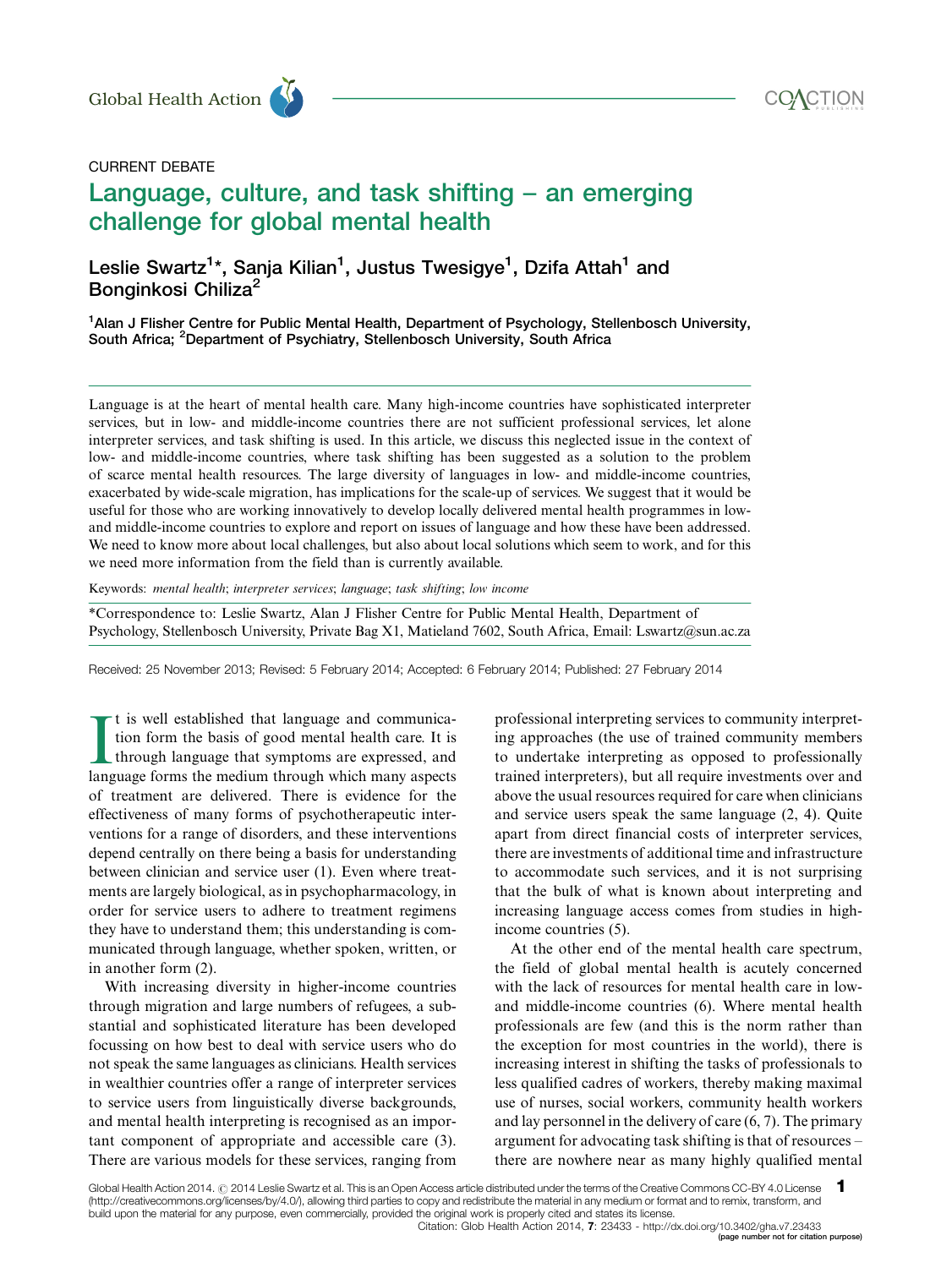health care personnel as would be needed to meet the care burden - but it is also sometimes argued that lowerlevel workers who deliver mental health care in resource constrained environments may provide even better care than do highly trained professionals. A core reason for this is that community members trained to deliver mental health services are more likely to share cultural, linguistic, and social backgrounds with those receiving care than are professionals (8). Cultural competence in mental health care provision is highly valued, and an aspect of the cultural strengths of lay health workers may be their being native speakers of the languages spoken by mental health service users, whereas clinicians are less likely to be.

In this respect, the position of the lower level or lay health worker in a system using task shifting is analogous in some ways to that of the interpreter (especially the community interpreter) in a mental health system in a higher-income context. Both are commonly positioned as cultural brokers, seen to function as important bridges between the world of professional health care and local understandings (9, 10). The literature on interpreters, and on community interpreters in particular, also describes some of the complexities of this in-between positioning. Interpreters may be erroneously assumed to be experts on the cultural and linguistic worlds of their clients, and be asked to make complex judgements about the cultural acceptability of experiences service users may have. It is not uncommon for interpreters to be asked whether what would be regarded as hallucinations or delusions in western nosologies may in fact be culturally appropriate expressions of distress in the cultural world of health service users (11). Quite apart from the fact that no single person can speak on behalf of a whole cultural group, interpreters may not come from the same social groups as service users even if they are native speakers of the same languages - there are vast differences within language groups regarding beliefs about and experiences of distress and healing (one has only to think of the diversity of monolingual English speakers to realise that this is the case) (12). In global mental health practice, similarly, there may be vast cultural differences between lay health workers and some of those with whom they work.

It is understandable why people concerned about appropriate and accessible service provision would wish that interpreters and lay health workers could be seamless bridges, linguistically and culturally, between westerntrained clinicians and diverse populations. The idea that languages and cultures are neatly separable and that cultural and linguistic brokerage is a simple matter of translating from one world-view into another is associated with an outdated and simplistic view of cultures as static entities, and with a lack of appreciation of the complex power dynamics at stake for any person in a brokerage position (13). It is easy to think of lay health workers and interpreters as service user advocates, for example, but

where there are large imbalances of power, and especially where low-paid interpreters and lay health workers with no job security are dependent on funding from health systems, they may well feel constrained to behave in ways which they believe may be most acceptable to the professionals who use their services, thereby protecting their own future work (14).

A further consequence of dividing the world neatly into the world of 'western' mental health practice and local communities is that this may obscure the linguistic and cultural diversity of low- and middle-income countries.

Table 1 lists the 20 poorest countries in the world, according to World Bank figures, and the figures for psychiatrists per population support the view that task shifting must be an important strategy in these countries it is not possible for a single psychiatrist to provide direct services for a million people, for example. But the third column in the table gives an indication of the linguistic diversity of these countries  $-90\%$  of them have more than 10 local languages and 70% have more than 20. To add to this complexity, a prominent feature of low- and middleincome countries is internal and international migration due to wars, sectarian violence, and climate change, and for economic reasons, to name a few causes.

Figure 1 shows the latest available figures for African refugees according to UNHCR. Apart from the United Kingdom, South Africa, which is a middle-income African

|  |                                                 |  | <i>Table 1.</i> Availability of psychiatrists and number of languages |
|--|-------------------------------------------------|--|-----------------------------------------------------------------------|
|  | spoken in the 20 poorest countries in the world |  |                                                                       |

| Twenty poorest countries in the<br>world by GDP (15) | Psychiatrists<br>per 100,000<br>population (16) | Number of<br>languages<br>spoken (17) |
|------------------------------------------------------|-------------------------------------------------|---------------------------------------|
| Democratic Republic of Congo                         | 0.11                                            | 215                                   |
| Liberia                                              | 0.02                                            | 30                                    |
| Zimbabwe                                             | 0.06                                            | 19                                    |
| Burundi                                              | 0.01                                            | 3                                     |
| Eritrea                                              | 0.06                                            | 12                                    |
| Central African Republic                             | 0.02                                            | 71                                    |
| Niger                                                | 0.03                                            | 21                                    |
| Sierra Leone                                         | 0.02                                            | 24                                    |
| Malawi                                               | 0.01                                            | 16                                    |
| Togo                                                 | 0.02                                            | 39                                    |
| Madagascar                                           | no data                                         | 17                                    |
| Afghanistan                                          | 0.01                                            | 48                                    |
| Guinea                                               | 0.03                                            | 34                                    |
| Mozambique                                           | 0.04                                            | 43                                    |
| Ethiopia                                             | 0.02                                            | 85                                    |
| Mali                                                 | 0.04                                            | 56                                    |
| Guinea-Bissau                                        | 0                                               | 21                                    |
| Comoros                                              | 0.14                                            | 6                                     |
| Haiti                                                | 0.2                                             | 3                                     |
| Uganda                                               | 0.08                                            | 43                                    |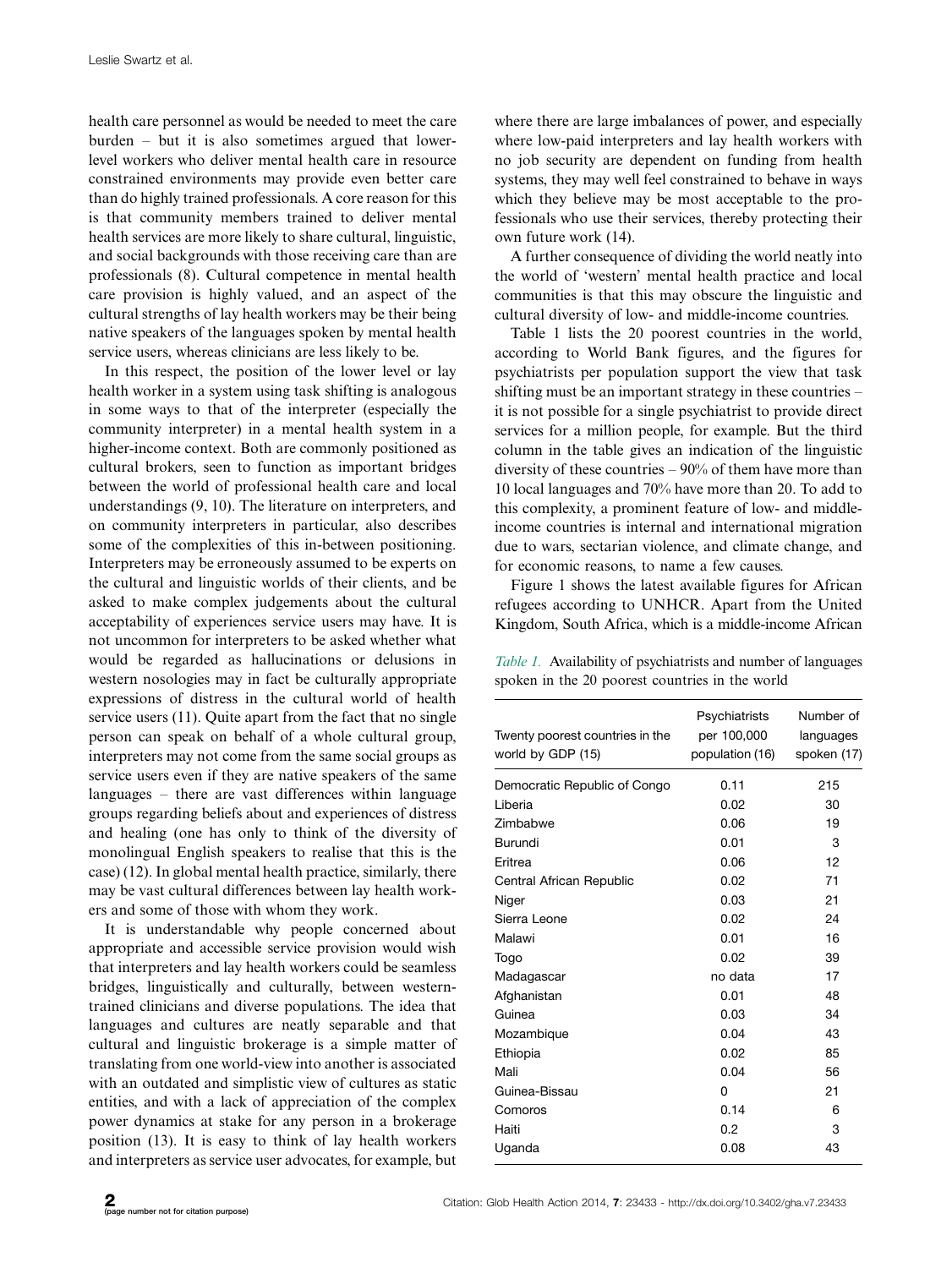

Fig. 1. Number of African refugees in different countries (18).

country, has the highest official number of African refugees of any country in the world. In addition, it is estimated that 3 million Zimbabweans, and possibly more, are living in South Africa, many of them illegally, and undocumented migration is a feature of life in many such countries (19, 20).

The everyday experience of trying to provide mental health services in linguistically diverse low-income contexts can be very difficult. One of the authors of this article, for example (JT), worked as one of three social workers at a large mental health referral hospital in Uganda, which has 43 languages, and took service users from a variety of contexts. Box 1 summarises the challenges he faced in trying to provide mental health services to a linguistically diverse service user population.

Box 1. Difficulties faced by a social worker providing mental health services in a hospital in Uganda

- 1. Inability to communicate with service users.
- 2. Inability to assess large numbers of referrals of children with speech impairments through not understanding their languages.
- 3. No sign language services.
- 4. No linguistic access for service users from neighbouring countries such as Rwanda who spoke either Kinyarwanda or French.
- 5. Difficulty in educating service users about their psychiatric diagnoses. It was, for instance, impossible to find local equivalents for terms such as schizophrenia and bipolar disorder in my first language.
- 6. It was impossible to translate the emotionally loaded and culturally nuanced local idioms of distress into a psychiatric diagnosis.
- 7. Referral for specialist services was not possible in the absence of specialists speaking local languages, and in the absence of interpreters.
- 8. Discussion of confidential matters was impossible when family members acted as interpreters.

# Some implications and possible ways forward

The global mental health movement has gone a long way in developing methods of intervention which are appropriate to local contexts, and which make use of local resources (including local cultural and linguistic resources). As global mental health 'comes of age', as has been suggested, however, and interventions need to be scaled up, innovative ways of dealing with linguistic and cultural diversity need to be developed (21). Much can be learned from the literature on interpreting in mental health in high-income countries, but interpreter services are expensive, and the models of wealthier countries cannot be imported.

We suggest as a first step to tackling the complex question of language issues in mental health services in low- and middle-income countries, it would be useful for those who are working innovatively to develop locally delivered mental health programmes to explore and report on issues of language and how these have been addressed. We need to know more about local challenges, but also about local solutions which seem to work, and for this we need far more information from the field than is currently available. It is clearly not sufficient to think about translating instruments into one or two local languages. We need to develop knowledge and skills to cope with linguistic complexity, and we need to gain this knowledge from on the ground experiences in a range of contexts.

Our own group is experimenting with low-cost lay interpreter services in local hospitals and we will be reporting on this work in detail in due course. In a pilot study in institutional mental health care in South Africa, we have developed a brief training programme for lay interpreters. At this stage, we have considerable anecdotal evidence that having this small cadre of trained and supervised interpreters does increase access, but larger scale implementation and evaluation in a wider range of contexts is essential. One of the challenges associated with increasing language access to services is that services themselves need to adapt to a situation in which health care users may become more vocal in interaction with services, so all interventions have to be explored with respect their organisational dimensions as well with respect to the purely linguistic dimensions. A major challenge will be in bringing these innovations to scale. Our intervention will be nowhere near sufficient to address the language issues in the global mental health field. A diversity of reports and suggestions is required. The global mental health field needs a concerted and collaborative focus on language as a key issue. Though local and contextual solutions are important, there will in all likelihood be important lessons to be learned through sharing and collaboration.